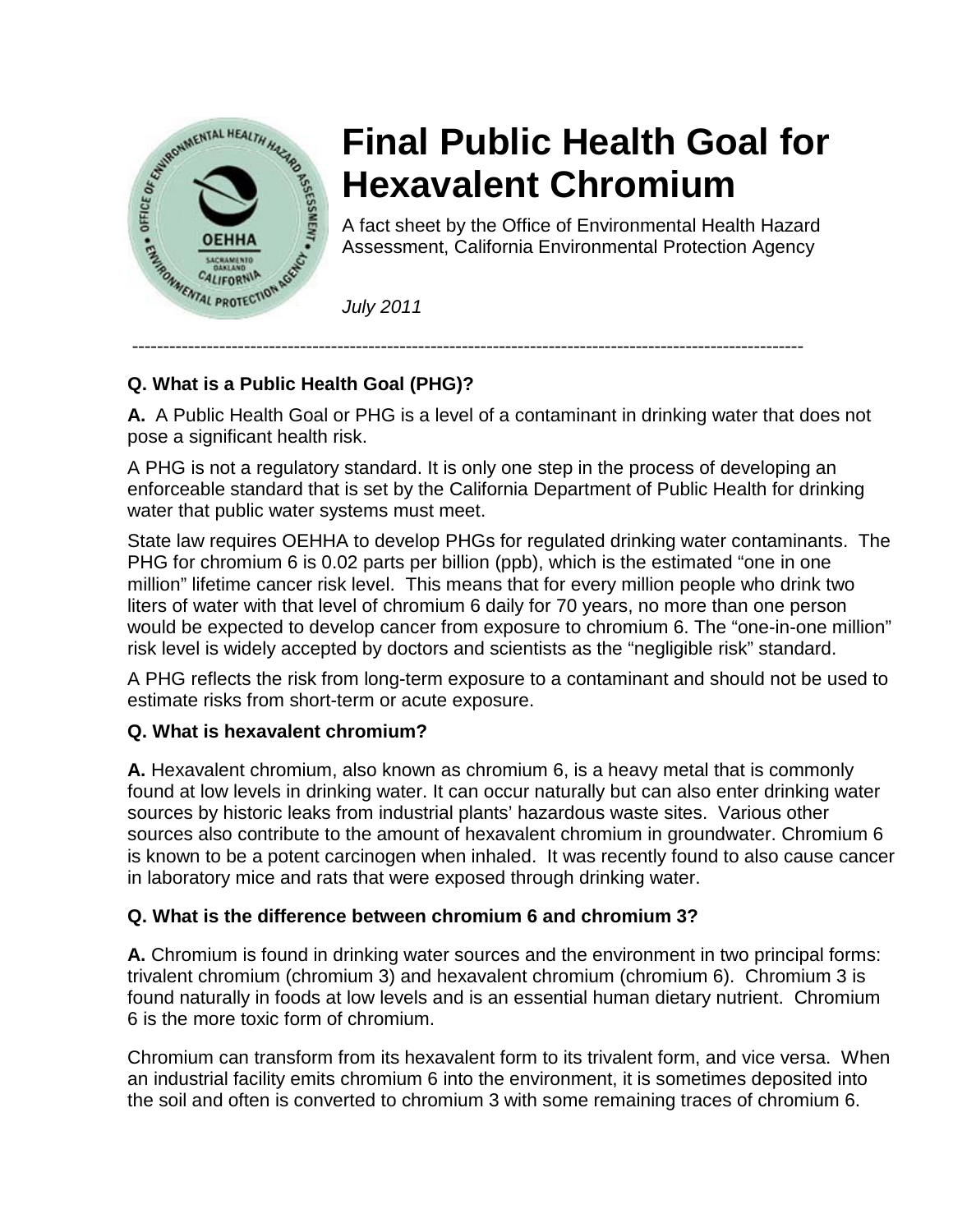OEHHA's PHG focuses on hexavalent chromium, not trivalent chromium.

#### **Q. How is chromium used?**

**A.** Chromium is used in many products and processes, including stainless steel, textile dyes, wood preservation, leather tanning, and anti-corrosion coatings. Chromium coatings are applied to aluminum, zinc, cadmium, copper, silver, magnesium and tin to prevent rust or other damage that can occur from exposure to oxygen.

#### **Q. How is a PHG used?**

**A.** The California Department of Public Health (CDPH), which regulates public drinking water suppliers, uses PHGs to set California's regulatory drinking water standards, officially known as Maximum Contaminant Levels (MCLs). State law requires CDPH to set each MCL as close to the corresponding PHG as is economically and technically feasible, and to place primary emphasis on the protection of public health.

CDPH can set the MCL above the level of the PHG if it finds that it is not economically or technically feasible to reduce the contaminant to the PHG level. State law prohibits OEHHA from considering economic issues when it develops a PHG.

An MCL is an enforceable standard. This means that when an MCL is established for a specific contaminant, the level of that contaminant in public drinking water systems must not exceed the MCL. The PHG is not an enforceable standard.

#### **Q. How is a PHG established?**

**A.** The process for establishing a PHG is detailed and rigorous. OEHHA scientists first compile all relevant scientific information available. This includes studies of the chemical's effect on laboratory animals and studies of humans who were exposed to the chemical. The scientists use the data from these studies to perform a health risk assessment that determines the levels of the contaminant in drinking water that could be associated with various adverse health effects.

OEHHA must consider many factors in the health risk assessment. They include impacts on certain groups of people, such as pregnant women, young children, the elderly or persons with pre-existing illnesses. These groups may be especially susceptible to the chemical's adverse effects.

To calculate a PHG, OEHHA uses this information to identify the level of the chemical in drinking water that would not cause significant adverse health effects in people who drink that water every day for 70 years. OEHHA assumes that an adult will drink two liters of water per day. OEHHA must also consider any evidence of immediate and severe health effects. It establishes the PHG at a level that provides protection against any known cancer and "non-cancer" health effects associated with exposure to the chemical.

For more information on PHGs, please visit [http://www.oehha.ca.gov/water/phg/pdf/PHGfacts.pdf.](http://www.oehha.ca.gov/water/phg/pdf/PHGfacts.pdf)